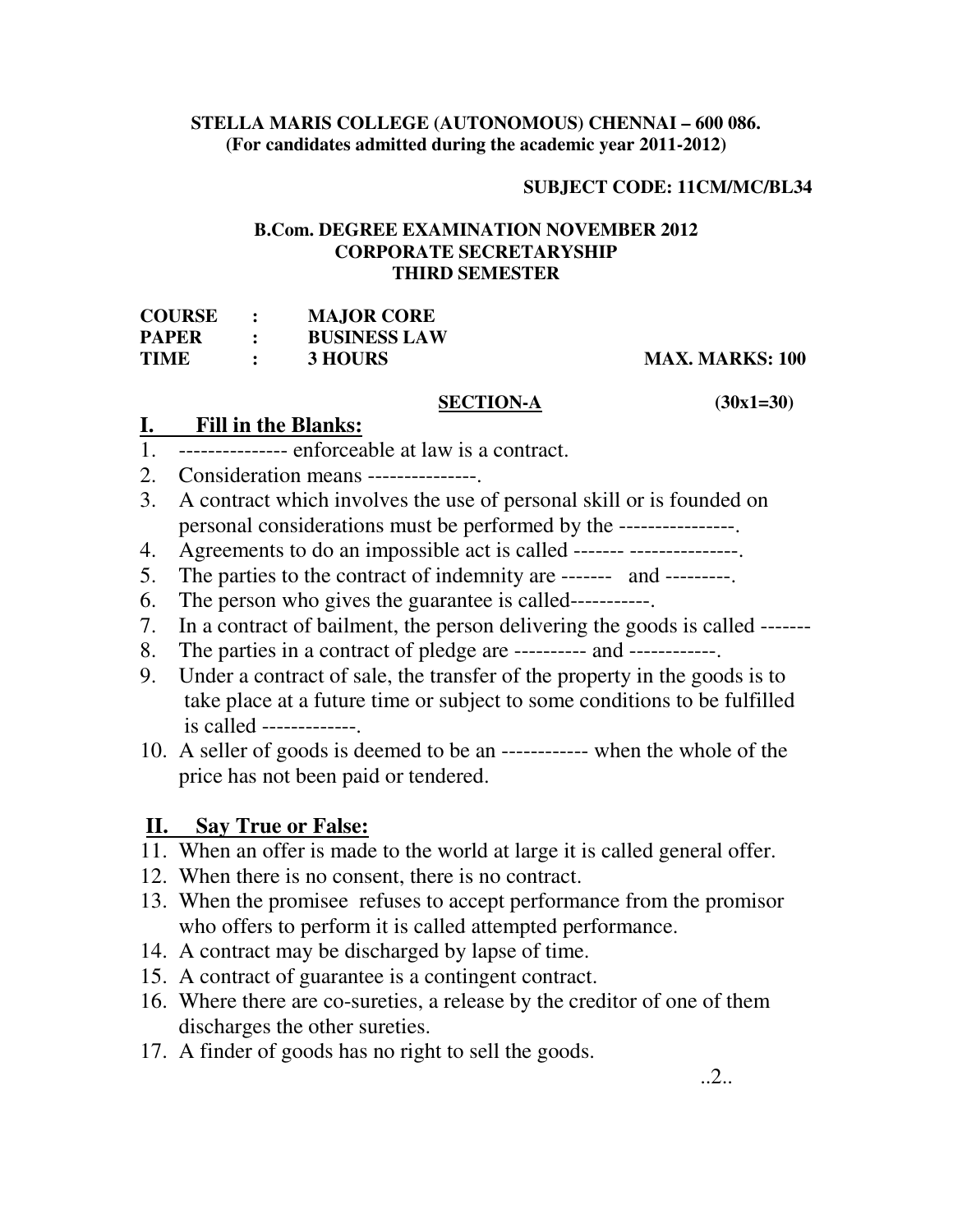- 18. A pledgee cannot retain the goods pledged until his dues are paid.
- 19. A warranty is a stipulation which is essential to the main purpose of the contact.
- 20. An unpaid seller has no right to exercise the right of lien.

## **III. Choose the correct answer**.

- 21. Which one of the following persons is competent to enter into contract:
	- a. Minor
	- b. Lunatic
	- c. Person of sound mind.
	- d. Insolvent.
- 22.Fraud exists when it is shown that a false representation has been made
	- a. Unknowingly
	- b. Unintentionally
	- c. Recklessly, not caring whether it is true or false.
	- d. None of the above.
- 23.Which of the following is not an agreement opposed to public policy:
	- a. Agreement with solvent person.
	- b. Agreement of trading with alien enemy.
	- c. Agreements in restraint of legal proceedings.
	- d. Agreements in restraint of parental rights.
- 24.The remedies available in case of breach of contract are:
	- a. Suit for specific performance.
	- b. Suit for damages
	- c. Suit for injunction
	- d. All of the above.
- 25.Acceptance may be revoked by the acceptor
	- a. at any time
	- b. before the letter of acceptance reaches the offerer
	- c. after the letter of acceptance reaches the offerer
	- d. None of these.
- 26.In which of the following ways a surety is discharged:
	- a. By revocation
	- b. By conduct of the creditor
	- c. By invalidation of the contract
	- d. All of the above.